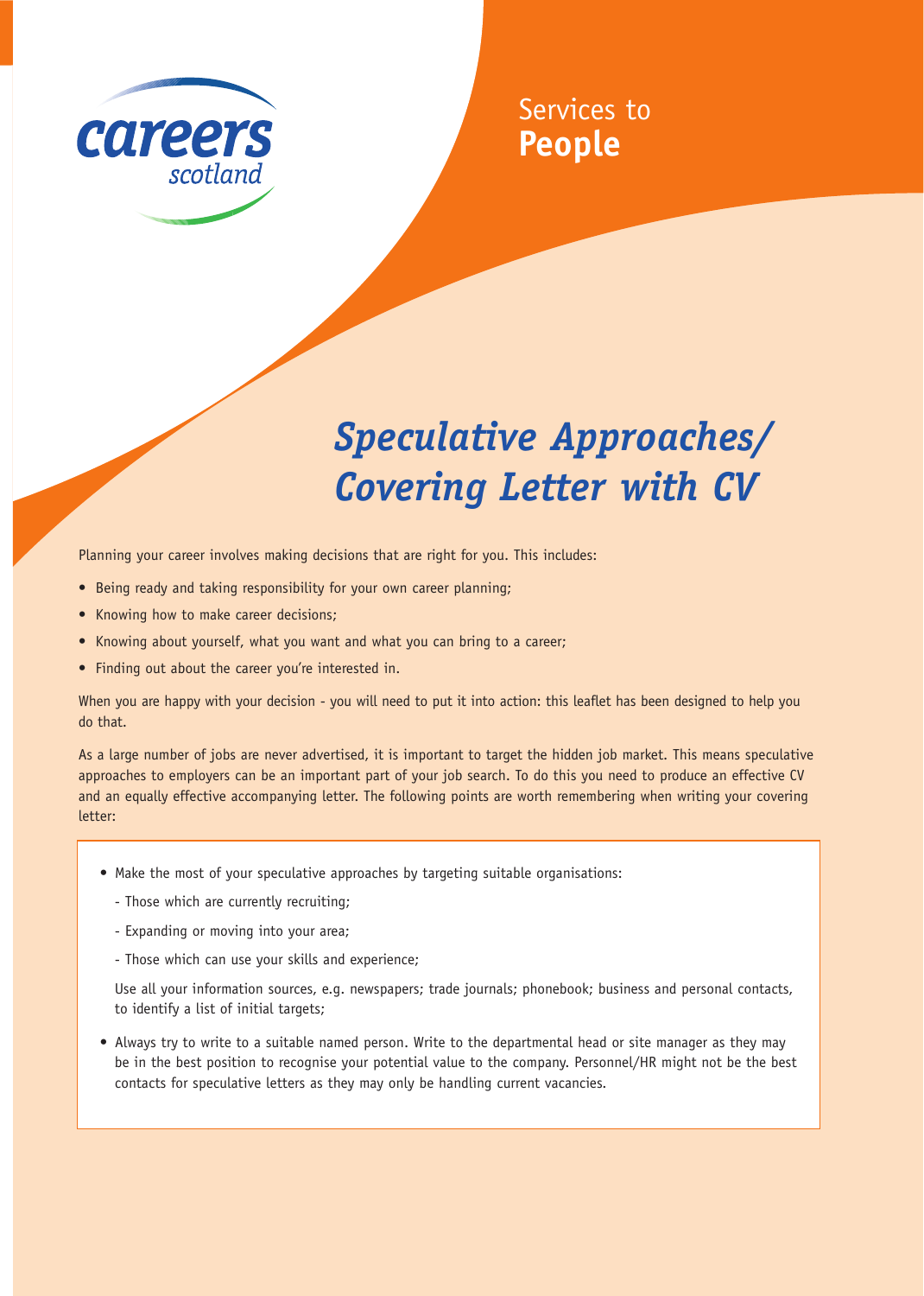- Your letter should be word-processed. Careers Scotland centres have computers you can use for this. Your local library may have similar facilities.
- Put your address and telephone number at the top right of the letter. The date, name and address of the organisation should be on the left-hand side;
- Keep paragraphs short and don't start every paragraph or sentence with **I**. Use straight forward language letters should be clear, concise and easy to read;
- Your opening paragraph should explain why you are writing and mention that your CV is enclosed;
- Follow this with one or two short paragraphs drawing attention to particular skills and experiences relevant to the employer's needs. At this stage you should also indicate the area of work you are interested in. Be specific, but not so narrow as to mention only a single job title;

High Street MAINTOWN MT4 6XX

1st March 2007

Mobile 07978123456

Katrina Baird Human Resource Manager XTX Ltd Maintown Business Park MAINTOWN MT22 8AZ

Dear Mrs Baird,

I was interested to learn of your company's relocation to the Maintown area and the exciting opportunities that are likely to be created. As a recent graduate, with a degree in Business Studies, I am keen to develop a career within Human Resources and am currently studying for my IPD qualification.

Through my activities at university, my work placements and vacation employment I have developed a wide range of skills, which are outlined in my enclosed CV. These include my proven ability to deal with people from all backgrounds, in a caring and professional manner and my ability to complete detailed projects on time. I would welcome the opportunity to discuss in more detail my skills and experience and how I may contribute to the smooth and efficient operation of your business.

I will telephone you next week, in order to discuss this matter further, or to arrange a convenient time.

Thank you for your kind attention.

Yours sincerely, Alison Anderson

CV enc.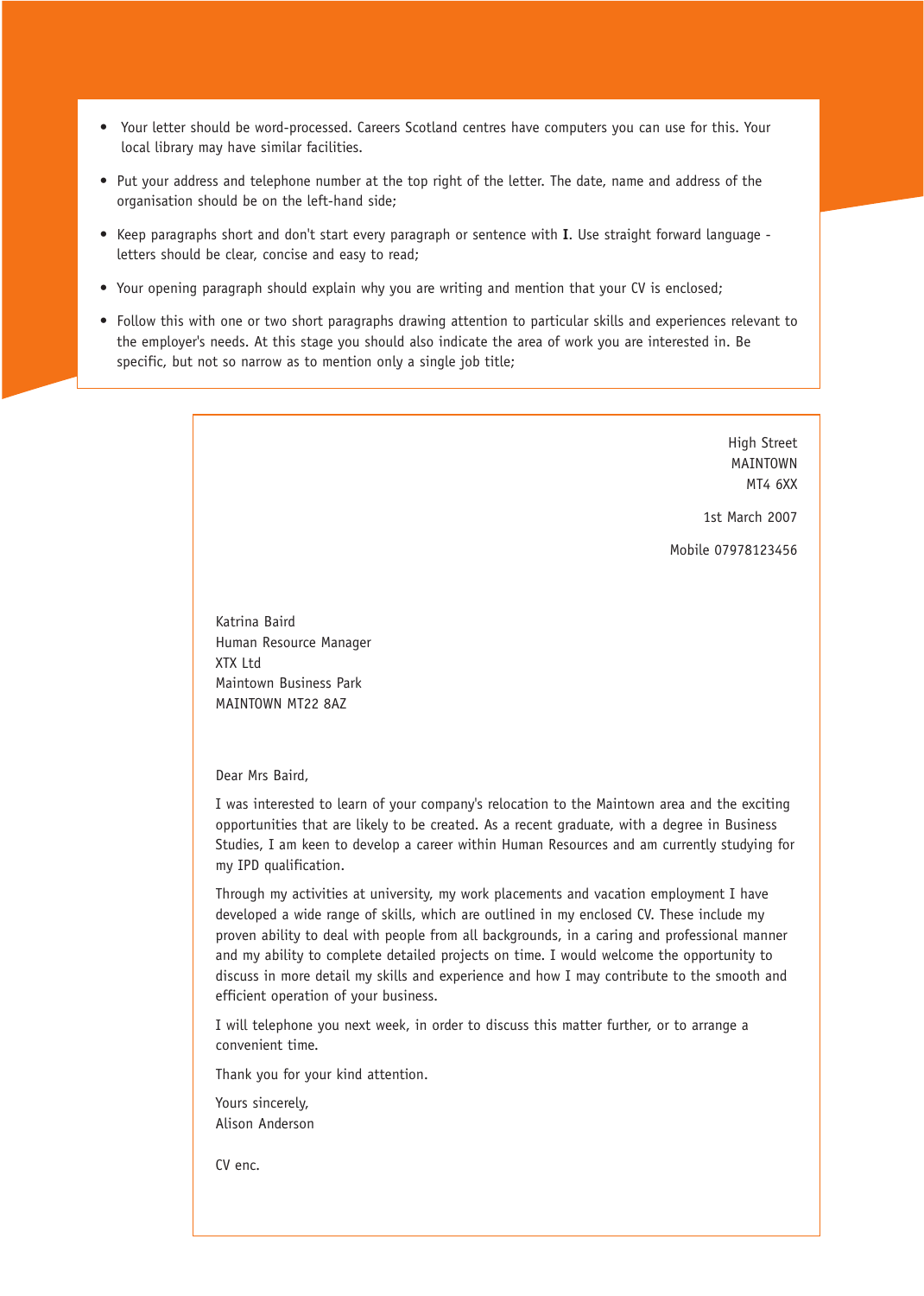123 Main Street LITTLETOWN LT2 2AB

1st March 2007

Telephone 01234569876

John Smith Personnel Manager Leisure Today LITTLETOWN LT1 4SS

Dear Mr Smith,

I have a desire to develop my career in retail. I am writing to ask whether your company has any vacancies or will have any in the near future.

As you can see from my enclosed CV, I have a wide range of relevant skills, which include customer service, stock control and cash handling. My current post as a retail assistant also allows me to demonstrate a positive approach to team working and personal initiative.

I am keen to progress my career by joining a large national retail organisation. If you do have any plans to recruit staff, I would be very interested in applying.

Thank you for taking the time to consider my request. I will contact you next week to discuss potential opportunities.

Yours sincerely,

Jane Johnstone

CV enc

- The concluding paragraph should indicate that you are available for interview or further discussion at any time. You might want to suggest positive follow-up action on your part, for example, phoning in a week's time;
- When writing to a named contact, end your letter Yours sincerely. If you have been unable to find a named contact, begin Dear Sir/Madam and end Yours faithfully;
- Under Yours sincerely/faithfully leave a space for your signature and type your name underneath;
- Make sure the employer can contact you easily. If you tend only to use the initial of your first name, it may be worth indicating your preferred title, for example, Mrs/Mr/Ms etc. Alternatively give your first and surname;
- Always check your letter for spelling or grammatical errors, and ask someone else to double check it. If you find any mistakes, do it again - don't score out or use correction fluid;
- Remember to keep copies of everything you send and note the date sent and any follow up action to be taken;
- At the bottom of the letter put CV enc.